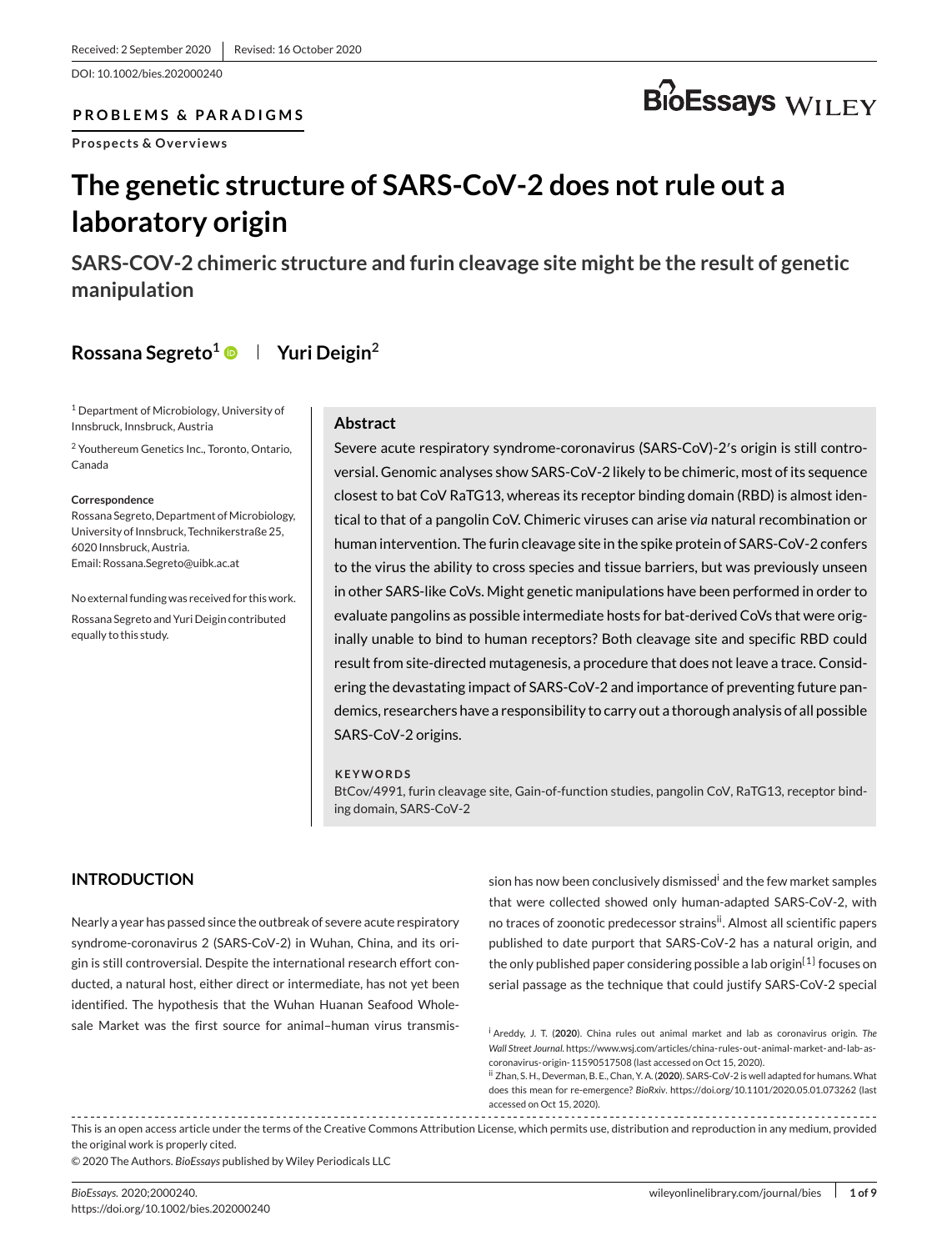adaptation to human cells. We here describe how the two main SARS-CoV-2 features, (1) the presence of a furin cleavage site missing in other CoVs of the same group and (2) an receptor binding domain (RBD) optimized to bind to human cells<sup>[2]</sup> might be the result of lab manipulation techniques such as site-directed mutagenesis. The acquisition of both unique features by SARS-CoV-2 more or less simultaneously is less likely to be natural or caused only by cell/animal serial passage.

#### **SARS-COV-2′S CLOSEST RELATIVES ARE BAT AND PANGOLIN CORONAVIRUSES**

Zhou et al.<sup>[3]</sup> from the Wuhan Institute of Virology (WIV) were the first to identify and characterize a new coronavirus (CoV), SARS-CoV-2. The genomic sequences obtained from early cases shared 79% sequence identity to the CoVs that caused severe acute respiratory syndrome (SARS-CoV) in 2002–2003 and 96.2% sequence identity to RaTG13 (MN996532), a CoV sequence detected from a *Rhinolophus affinis* bat. RaTG13 is currently the closest phylogenetic relative for SARS-CoV-2 found,[4] but its complete genomic sequence was not published before the outbreak of SARS-CoV-2 and the original sample was collected in the Yunnan province (China) by the same group of WIV researchers in 2013. Zhou et al.<sup>[3]</sup> stated to have found a match between SARS-CoV-2 and a short region of RNA-dependent RNA polymerase (RdRp) of a CoV in their database and then fully sequenced the original sample collected in 2013, which they called RaTG13.

We discovered that the RdRp of RaTG13 has 100% nucleotide identity with the sequence BtCoV/4991 (KP876546), which was identified by Ge et al.[5] in a *Rhinolophus affinis* bat in the Yunnan province in 2013, same location and year as RaTG13. BtCoV/4991 was collected in a mine colonized by bats near Tongguanzhen, Mojiang, Yunnan. The WIV researchers were invited to investigate the mine after six miners there had contracted severe pneumonia in 2012iii, and three of the miners have died.<sup>[6]</sup> The miners have been tasked with clearing out bat droppings in the mine, and the severity of their pneumonia correlated with the duration of exposure to the mine.<sup>[7]</sup> Four miners' samples subsequently underwent testing at WIV, where Immunoglobulin G (IgG) antibodies against SARS were identified in all samples.<sup>[8]</sup> Considering that only about 5300 people were infected in mainland China during the SARS outbreak of 2002–2004, most of whom resided in Guandong, the odds of four miners in Yunnan retaining antibodies from the 2002–2004 SARS outbreak are negligible. On the other hand, it is possible that the SARS antibody test administered to the miners cross-reacted with a novel SARS-like bat virus that the miners had acquired at the mine. Ge et al.<sup>[5]</sup> have identified a number of CoVs in the mine, but based on the phylogenetic analysis, BtCoV/4991 was the only SARS-related strain, clearly separated from all known alphaand beta-CoVs at that time. BtCoV/4991 was also different from other bat CoVs in the phylogenetic analysis carried out by Wang et al. in  $2019$ .<sup>[9]</sup> Chen et al.<sup>[10]</sup> identified BtCoV/4991 as the closest sequence to SARS-CoV-2 because RaTG13 had not yet been published at that time. BtCoV/4991 and RaTG13 have been later asserted to be two different coding names of the same strain, as their original authors at WIV registered the two strains as one entry in the Database of Batassociated Viruses (DBatVir).<sup>iv</sup>

In late July 2020, Zhengli Shi, the leading CoV researcher from WIV, in an email interview  $[11]$  asserted the renaming of the RaTG13 sample and unexpectedly declared that the full sequencing of RaTG13 has been carried out as far back as in 2018 and not after the SARS-CoV-2 outbreak, as stated in Zhou et al.<sup>[3]</sup> The reversal in WIV's stance on when exactly RaTG13 was fully sequenced could have been due to the discovery by independent researchers into the origins of SARS-CoV-2 that the filenames of the raw sequencing reads deposited by WIV on May 19, 2020<sup>v</sup> seem to indicate that sequencing for RaTG13 was done in 2017 and 2018.<sup>vi</sup> However, no formal erratum about year of sequencing and sample renaming from the authors of Zhou et al.<sup>[3]</sup> has yet appeared, or as far as is currently known, has been submitted.

The second non-human RdRp sequence closest to BtCoV/4991 (91.89% nucleotide identity) is the CoV sequence MP789 (MT084071) isolated in 2019 in a Malaysian pangolin (*Manis javanica*) from the Guangdong province (GD), China.<sup>[12]</sup> The envelope protein of MP789 shows surprisingly 100% aminoacidic identity with the corresponding protein in RaTG13, in bat-SL-CoVZXC21 (MG772934.1), in bat-SL-CoVZC45 (MG772933.1) and in some early SARS-CoV-2 isolates (e.g. YP\_009724392).<sup>[13]</sup> The envelope protein of CoVs is involved in critical aspects of the viral lifecycle, such as viral entry, replication and pathogenesis.<sup>[14]</sup>

### **BAT COVS HAVE BEEN THOROUGHLY STUDIED AND GENETICALLY MANIPULATED**

Many studies have reported that bats are natural reservoirs for a broad diversity of potentially pathogenic SARS-like CoVs.<sup>[15,16]</sup> Some of these viruses can potentially directly infect humans<sup>[17]</sup>, whereas others need to mutate their spike protein in order to effectively bind to the human angiotensin 1-converting enzyme 2 (hACE2) receptor and mediate virus entry.<sup>[18]</sup> In order to evaluate the emergence potential of novel CoVs, researchers have created a number of chimeric CoVs, consisting of bat CoV backbones, normally unable to infect human cells, whose spike proteins were replaced by those from CoVs compatible with human ACE2. These chimeras were meant to simulate recombination events that might occur in nature.<sup>[19,20]</sup> Such gain-of-function experiments have raised a number of biosafety concerns and stirred controversy among researchers and the general public. One of the main arguments in favor of gain-of-function studies is the need to be prepared with an arsenal of drugs and vaccines for the next pandemic.<sup>[21]</sup>

iii Qiu, J. (**2020**). How China's 'Bat Woman' hunted down viruses from SARS to the new coronavirus. *Sci. Am*. https://www.scientificamerican.com/article/how-chinas-bat-woman-hunteddown-viruses-from-sars-to-the-new-coronavirus1/ (last accessed on Oct 15, 2020).

iv DBatVir – *The Database of Bat-Associated Viruses*. http://www.mgc.ac.cn/cgi-bin/DBatVir/ main.cgi?func=accession&acc=MN996532 (last accessed on Oct 15, 2020). <sup>v</sup> SRX8357956: amplicon sequences of RaTG13. https://www.ncbi.nlm.nih.gov/sra/

SRX8357956 (last accessed on Oct 15, 2020). vi Anon. (**2020**). Names of the RaTG13 amplicon sequences.

https://web.archive.org/web/20200918174030/https://graph.org/RaTG13-Amplicon-Names-07-03 (last accessed on Oct 15, 2020).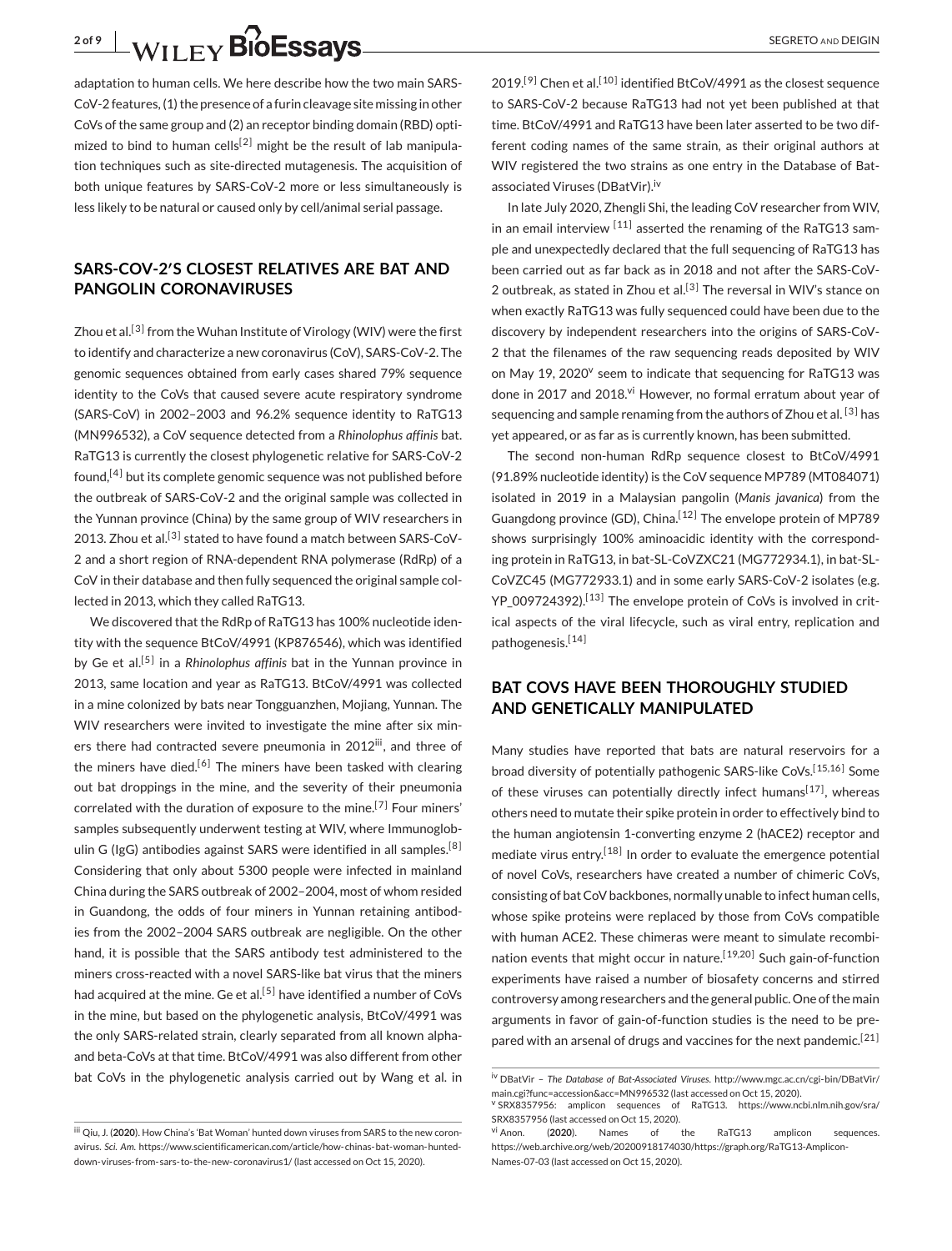By contrast, one of the main arguments against them is that the next pandemic itself could be caused by those experiments, due to the risk of lab escape.[22,23 ]

In recent years, the field of corona-virology had been focused on pan-CoV therapies and vaccines, as evident from research conducted in the past 5 years,  $[24-27]$  as well as from media reports. Vii Synthetically generating diverse panels of potential pre-emergent CoVs was declared a goal of active grants for the EcoHealth Alliance, which funded some of such research at WIV, in collaboration with laboratories in the USA and other international partners.<sup>viii</sup>

## **CREATING CHIMERIC COVS WITH NOVEL RBDS HAS GONE ON FOR DECADES**

Researchers have been generating chimeric CoVs for over two decades, long before the advent of modern sequencing or genetic engineering techniques. For example, in 1999, a group from Utrecht University used targeted RNA recombination to create a "cat-and-mouse" CoV chimera: the RBDs of a feline and murine CoV were swapped, demonstrating that this exchange swapped also species tropism during *in vitro* experiments.<sup>[28]</sup>

In 2007, the Shi group at WIV created a series of "bat-man" CoV chimeric spike proteins while trying to determine what exactly confers CoVs the ability to jump from one species to another. The researchers used different segments of the spike protein of the human SARS virus to replace corresponding segments in the spike protein of a bat viral backbone. It was concluded that a relatively short region (aa 310 to 518) of the spike protein "was necessary and sufficient to convert Rp3- S into a huACE2-binding molecule,"<sup>29</sup> that is to provide the bat CoV spike protein with a novel ability of binding to a human ACE2 receptor.

In 2008, the Baric group at the University of North Carolina (UNC) took the WIV research one step further: instead of using human immunodeficiency viruses (HIV) pseudo-viruses with bat CoV spike proteins, a live chimeric CoV was created. Following the experiments of their 2007WIV colleagues, the Baric group used a bat SARS-like CoV as a backbone and replaced its RBD with the RBD from human SARS.<sup>[30]</sup>

In 2015, the Shi and Baric groups joined forces and published probably the most famous gain-of-function virology paper, which described the creation of another synthetic chimeric virus.<sup>[19]</sup> This time the RBD of a mouse-adapted SARS backbone (SARS-MA15) was replaced by the RBD of RsSHC014, a bat strain previously isolated from Yunnan bats in 2011 by the Shi group. In 2016, the Baric group repeated their 2015 experiment using the same SARS-MA15 backbone and the RBD from Rs3367,<sup>[31]</sup> a close relative of RsSHC014 also previously found in Yunnan by WIV and renamed "WIV1" after live culturing.<sup>[17]</sup>

Probably the largest reported number of novel chimeric viruses created was described in a 2017 paper from the Shi group at WIV,  $[15]$  in which the authors reported creating eight chimeric viruses using WIV1 as a backbone and transplanting into it various RBDs from bat SARSlike viruses. These viruses were collected over a span of 5 years from the same cave near Kunming, Yunnan Province, where the Shi group originally found Rs3367 and RsSHC014. Only two of the eight live chimeric viruses were successfully rescued, and those two strains were found to possess the ability to bind to the human ACE2 receptor, as confirmed by experiments in hACE2-expressing HeLa cells and RT-PCR quantification of viral RNA.

### **SARS-COV-2 SHARES ITS RBD WITH A PANGOLIN COV**

The possibility that pangolins could be the intermediate host for SARS-CoV-2 has long been under discussion.  $[32-34]$  The biggest divergence between SARS-CoV-2 and RaTG13 is observed in the RBD of their spike proteins.<sup>[4]</sup> Although its overall genome similarity is lower to SARS-CoV-2 than that of RaTG13, the MP789 pangolin strain isolated from GD pangolins has an almost identical RBD to that of SARS-CoV-2. Indeed, pangolin CoVs and SARS-CoV-2 possess identical amino acids at the five critical residues of the RBD, whereas RaTG13 only shares one amino acid with SARS-CoV-2.<sup>[35]</sup> ACE2 sequence similarity is higher between humans and pangolins than between humans and bats. Intriguingly, the spike protein of SARS-CoV-2 has a higher predicted binding affinity to human ACE2 receptor than to that of pangolins and bats.<sup>ix</sup> Before the SARS-CoV-2 outbreak, pangolins were the only mammals other than bats documented to carry and be infected by SARS-CoV-2 related CoV.<sup>[12]</sup> Recombination events between the RBD of CoV from pangolins and RaTG13-like backbone could have produced SARS-CoV-2 as chimeric strain. For such recombination to occur naturally, the two viruses must have infected the same cell in the same organism simultaneously, a rather improbable event considering the low population density of pangolins and the scarce presence of CoVs in their natural populations.<sup>x</sup> Moreover, receptor binding studies of reconstituted RaTG13 showed that it does not bind to pangolin ACE<sub>2.xi</sub>

## **THE FURIN CLEAVAGE SITE: THE KEY DIFFERENCE BETWEEN SARS-COV-2 AND ITS CLOSEST RELATIVE RATG13**

SARS-CoV-2 differs from its closest relative RaTG13 by a few key characteristics. The most striking difference is the acquisition in the

vii Kahn, J. (**2020**). How scientists could stop the next pandemic before it starts. *NYT* Magazine. https://www.nytimes.com/2020/04/21/magazine/pandemic-vaccine.html (last accessed on Oct 15, 2020).

viii Project Number 2R01AI110964-06, *ECOHEALTH ALLIANCE, INC*., https://projectreporter. nih.gov/project\_info\_description.cfm?aid=9819304&icde=49645421&ddparam=&ddvalue= &ddsub=&cr=1&csb=default&cs=ASC&pball= (last accessed on Oct 15, 2020).

ix Piplani, S., Singh, P. K., Winkler, D. A., Petrovsky, N. (**2020**). In silico comparison of spike protein-ACE2 binding affinities across species; significance for the possible origin of the SARS-CoV-2 virus.*arXiv*. http://arxiv.org/abs/2005.06199 (last accessed on Oct 15, 2020).

<sup>x</sup> Lee, J., Hughes, T., Lee, M.-H., Field, H., Rovie-Ryan, J. J., Sitam, F. T., . . . Daszak, P. (**2020**). No evidence of coronaviruses or other potentially zoonotic viruses in Sunda pangolins (*Manis javanica*) entering the wildlife trade *via* Malaysia. *BioRxiv*. https://doi.org/10.1101/2020.06.19. 158717 (last accessed on Oct 15, 2020).

xi Mou, H., Quinlan, B. D., Peng, H., Guo, Y., Peng, S., Zhang, L., . . . Farzan, M. (**2020**). Mutations from bat ACE2 orthologs markedly enhance ACE2-Fc neutralization of SARS-CoV-2. *BioRxiv*. https://doi.org/10.1101/2020.06.29.178459 (last accessed on Oct 15, 2020).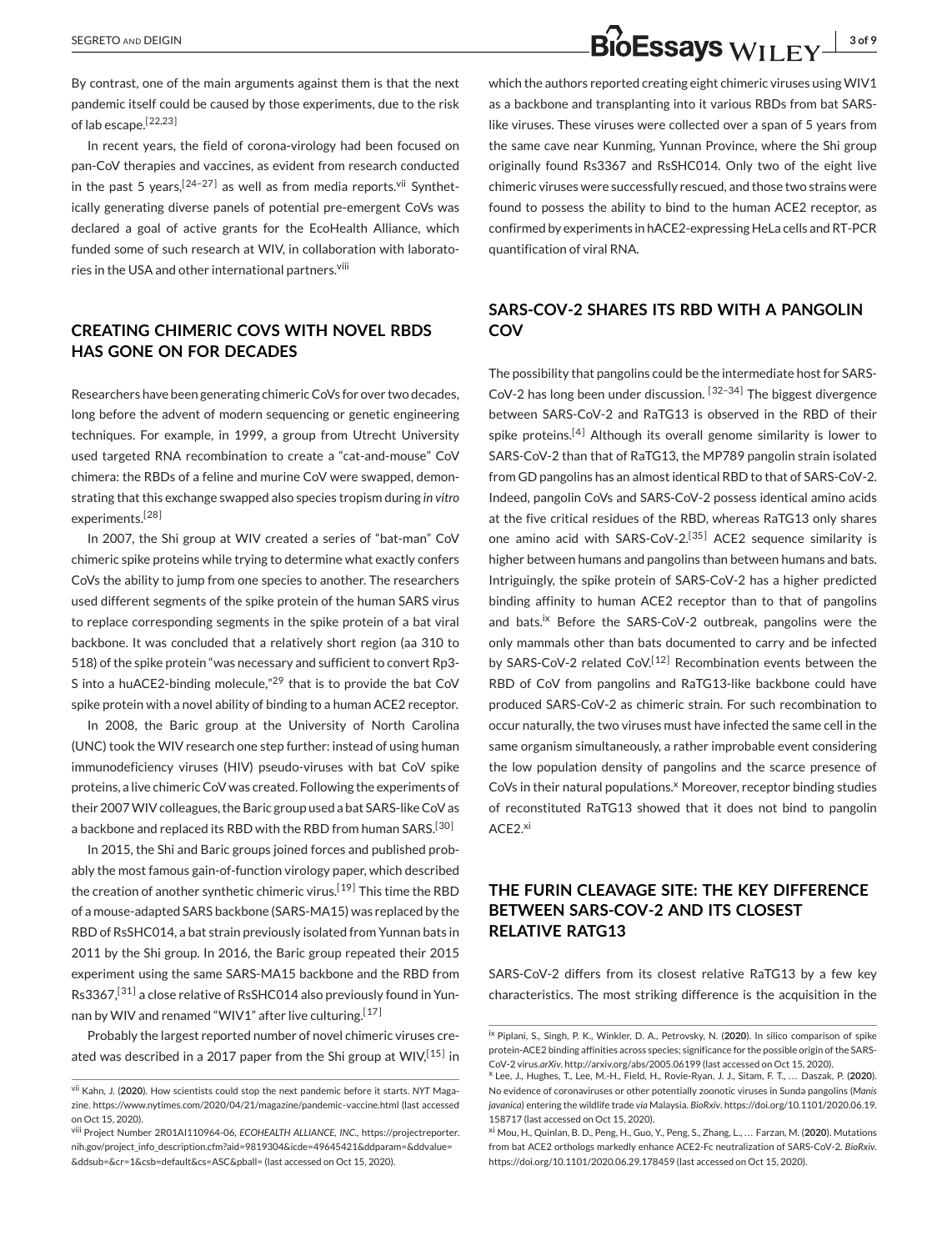





**FIGURE 1** Nucleotide sequence of the S protein at the S1/S2 junction in SARS-CoV-2 (NC045512.2) showing the furin cleavage site (in blue) that includes a *FauI* enzyme restriction site



**FIGURE 2** Alignment of nucleotide and amino acid sequences of the S protein from bat-SL-CoVZC45 (MG772933.1) and RmYN02 at the S1/S2 junction site. No insertions of nucleotides possibly evolving in a furin cleavage site can be observed (in blue)

spike protein of SARS-CoV-2 of a cleavage site activated by a host-cell enzyme furin, previously not identified in other beta-CoVs of lineage b<sup>[36]</sup> and similar to that of Middle East respiratory syndrome (MERS) coronavirus.<sup>[35]</sup> Host protease processing plays a pivotal role as a species and tissue barrier and engineering of the cleavage sites of CoV spike proteins modifies virus tropism and virulence.<sup>[37]</sup> The ubiquitous expression of furin in different organs and tissues have conferred to SARS-CoV-2 the ability to infect organs usually invulnerable to other CoVs, leading to systemic infection in the body.<sup>[38]</sup> Cell-cultured SARS-CoV-2 that was missing the above-mentioned cleavage site caused attenuated symptoms in infected hamsters,  $[39]$  and mutagenesis studies have confirmed that the polybasic furin site is essential for SARS-CoV-2's ability to infect human lung cells.<sup>[40]</sup>

The polybasic furin site in SARS-CoV-2 was created by a 12 nucleotide insert TCCTCGGCGGGC coding for a PRRA amino acid sequence at the S1/S2 junction (Figure 1). Interestingly, the two joint arginines are coded by two CGGCGG codons, which are rare for these viruses: only 5% of arginines are coded by CGG in SARS-CoV-2 or RaTG13, and CGGCGG in the new insert is the only doubled instance of this codon in SARS-CoV-2. The CGGCGG insert includes a *Fau*I restriction site, of which there are six instances in SARS-CoV-2 and four instances in RaTG13 (and two in MP789). The serendipitous location of the *Fau*I site could allow using restriction fragment length polymorphism (RFLP) techniques  $[41]$  for cloning  $[42]$  or screening for mutations, <sup>[43]</sup> as the new furin site is prone to deletions *in vitro.*<sup>[39,44]</sup>

A study by Zhou et al.<sup>[45]</sup> reported the discovery of a novel CoV strain RmYN02, which the authors claim exhibits natural PAA amino acid insertions at the S1/S2 cleavage site where SARS-CoV-2 has the PRRA insertion. However, upon close examination of the underlying nucleotide sequence of RmYN02 in comparison with its closest ancestors bat-SL-CoVZC45 and bat-SL-CoVZXC21, no insertions are apparent, just nucleotide mutations (Figure 2).

Therefore, SARS-CoV-2 remains unique among its beta CoV relatives not only due to a polybasic furin site at the S1/S2 junction, but also due to the four amino acid insert PRRA that had created it. The insertion causes a split in the original codon for serine (TCA) in MP789 or RaTG13 to give part of a new codon for serine (TCT) and part of the amino acid alanine (GCA) in SARS-CoV-2 (Figure 3).

The insertion of the furin cleavage site in SARS-CoV-2 is not in frame with the rest of the sequence, when compared with the MP789 and the RaTG13 sequences (Figure 3). Therefore, it is possible to exclude that such insertion could have originated by polymerase slippage or by releasing and repriming, because insertion mutations generated by these mechanisms have been postulated to maintain the reading frame of the viral sequence.<sup>[46]</sup> The possibility that the furin cleavage site could have been acquired by recombination has been recently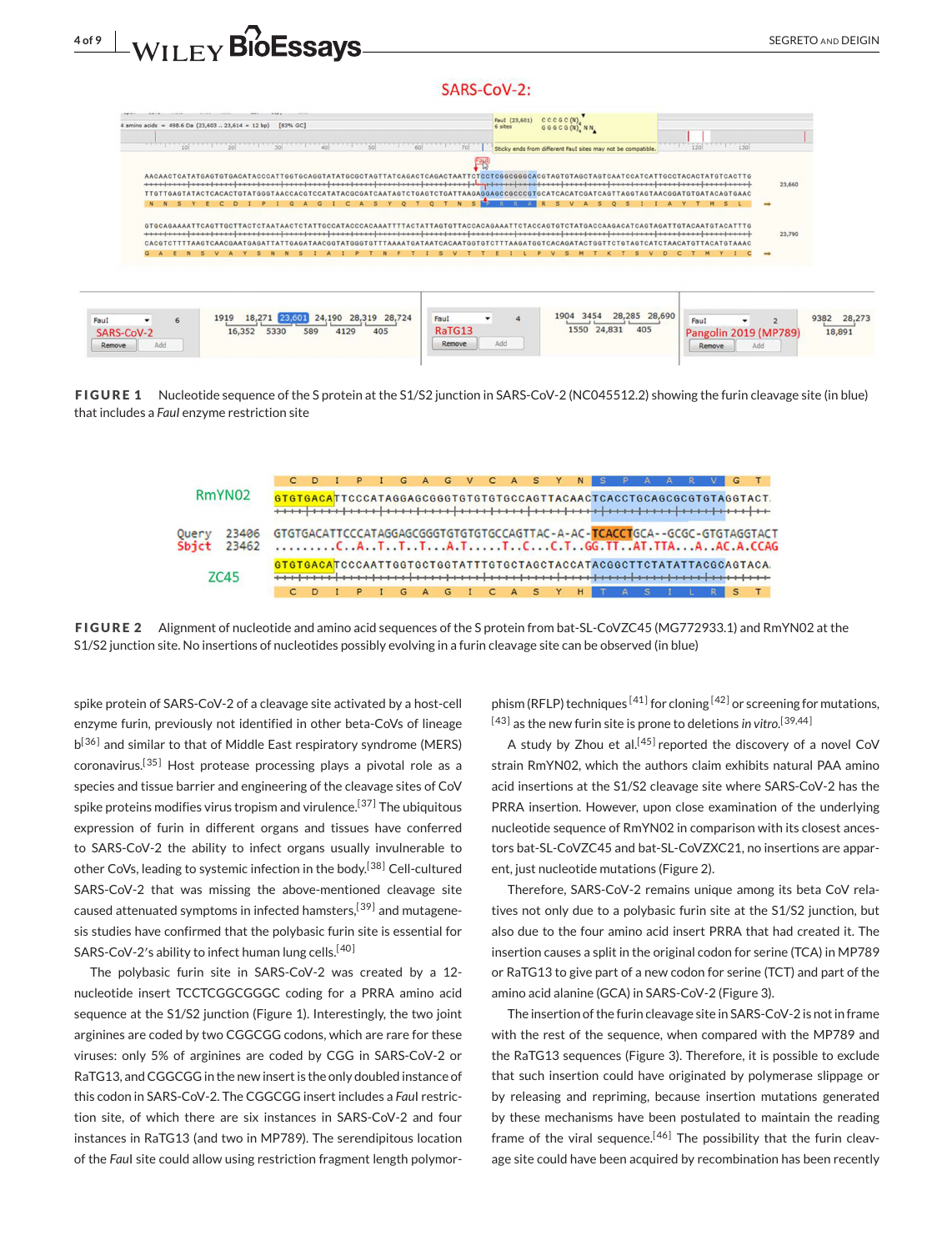|                                                                                                                                                                |  |  |  |  |  |  |  |  |  |  |  |  |  |  |  |  |  | $\blacksquare$ |                                                                                                                                                                        |  |  |  |  |
|----------------------------------------------------------------------------------------------------------------------------------------------------------------|--|--|--|--|--|--|--|--|--|--|--|--|--|--|--|--|--|----------------|------------------------------------------------------------------------------------------------------------------------------------------------------------------------|--|--|--|--|
| Pangolin MP789<br>$(nt 23527)$ :                                                                                                                               |  |  |  |  |  |  |  |  |  |  |  |  |  |  |  |  |  |                | G A G I C A S Y Q T Q T N S - - - - - R S V S S X A I I<br>ggt gea gga ata tgt gee agt tat eag act eaa act aat tea --- --- --- --- egt agt gtt tea agt ena get att att |  |  |  |  |
| RaTG13<br>$(nt 23543)$ :                                                                                                                                       |  |  |  |  |  |  |  |  |  |  |  |  |  |  |  |  |  |                | G A G I C A S Y Q T Q T N S - - - - R S V A S Q S I I<br>ggt gca gga ata tgc gcc agt tat cag act caa act aat tca --- --- --- --- cgt agt gtg gcc agt caa tct att att   |  |  |  |  |
| SARS-CoV-2<br>$(nt 23561)$ :                                                                                                                                   |  |  |  |  |  |  |  |  |  |  |  |  |  |  |  |  |  |                | G A G I C A S Y Q T Q T N S P R R A R S V A S Q S I I<br>ggt gea ggt ata tge get agt tat eag aet eag aet aat tet eet egg egg gea egt agt gta get agt eaa tee ate att   |  |  |  |  |
| Black = common for all $3$<br>$=$ unique to SARS-CoV-2<br>Red<br>$Green = unique to RATG13$<br>= common difference of RaTG13 and SARS-CoV-2 from MP789<br>Blue |  |  |  |  |  |  |  |  |  |  |  |  |  |  |  |  |  |                |                                                                                                                                                                        |  |  |  |  |

SEGRETO AND DEIGIN **5 of 9 SEGRETO AND DEIGIN** 

**FIGURE 3** Alignment of nucleotide and amino acid sequences of the S protein from RaTG13 (MN996532), MP789 (MT084071) and SARS-CoV-2 (NC045512.2) at the S1/S2 site. The common nucleotides and amino acids are given in black, SARS-CoV-2 unique nucleotides and amino acids in red, RaTG13 unique nucleotides and amino acids in green and common nucleotides and amino acids in SARS-CoV-2 and RaTG13 that differ in MP789 in blue. The codon forserine (TCA) in RaTG13 and MP789 is split in SARS-CoV-2 to give part of a new codon forserine (TCT) and part of the amino acidalanine (GCA)

questioned by Seyran et al.,<sup>[47]</sup> because the SARS-CoV-2 spike protein seems to lack any further recombination event in contrast with the recombination model of other CoVs.

## **CRITIQUE OF "THE PROXIMAL ORIGIN OF SARS-COV-2″**

Due to the broad-spectrum of research conducted over almost 20 years on bat SARS-CoVs justified by their potential to spill over from animal to human,  $[48]$  a possible synthetic origin by laboratory engineering of SARS-CoV-2 cannot be excluded. The widely cited article of Andersen et al.<sup>[2]</sup> stated that SARS-CoV-2 has most likely a natural origin. The main argument brought by the authors is that the highaffinity binding of the SARS-CoV-2 spike protein to hACE2 could not have been predicted by models based on the RBD of SARS-CoV. Based on the structural analysis conducted by Wan et al.,<sup>[49]</sup> SARS-CoV-2 has the potential to recognize hACE2 more efficiently than the SARS-CoV, which emerged in 2002. Moreover, generation of CoV chimeric strains has recently demonstrated that bat CoV spikes can bind to the hACE2 receptor with more plasticity than previously predicted.<sup>[15]</sup> All amino acids in the RBD have been extensively analyzed and new models to predict ACE2 affinity are available.<sup>[50]</sup> In this regard, BatCoV Rs3367 (99.9% identity to WIV1) has been shown to share with SARS-CoV-2 four out of six critical residues in the RBD. Considering that WIV1 was shown to directly bind to hACE2, the same assumption could easily have been made about SARS-CoV-2 RBD.<sup>[51]</sup>

As described above, creation of chimeric viruses has been carried out over the years with the purpose of studying the potential pathogenicity of bat CoVs for humans. In this context, SARS-CoV-2 could have been synthesized by combining a backbone similar to RaTG13 with the RBD of CoV similar to the one recently isolated from pangolins<sup>[12]</sup>, because the latter is characterized by a higher affinity with the hACE2 receptor. Such research could have aimed to identify pangolins as possible intermediate hosts for bat-CoV potentially pathogenic for humans. Subsequent serial cell or animal passage, as described by Sirotkin & Sirotkin  $[1]$  could have provided the perfect adaptation of the RBD to the hACE2.

Regarding the furin cleavage site, Andersen et al.<sup>[2]</sup> state that "the functional consequence of the polybasic cleavage site in SARS-CoV-2 is unknown." New studies from several groups have lately identified this activation site as possibly enabling the virus to spread efficiently between humans and attack multiple organs.<sup>[52]</sup> Experiments on proteolytic cleavage of CoV spike proteins have been recently suggested as future key studies to understand virus transmissibility in different hosts.<sup>[50]</sup>

Andersen et al.<sup>[2]</sup> also state, based on the work of Almazan et al.<sup>[53]</sup> that "the genetic data irrefutably show that SARS-CoV-2 is not derived from any previously used virus backbone." In the last 6 years before the outbreak of SARS-CoV-2 the number of potential bat backbones has been undeniably increased by several bat CoV screenings, last but not least bringing RaTG13 to scientific attention in January 2020. Other possible backbones could, as well, still wait for publication.

Andersen et al.<sup>[2]</sup> affirm that "the acquisition of both the polybasic cleavage site and predicted O-linked glycans also argues against culture-based scenarios." Methods for insertion of a polybasic cleavage site in infectious bronchitis CoV are given in Cheng et al.<sup>[54]</sup> and resulted in increased pathogenicity. Concerning the predicted O-linked glycans around the newly inserted polybasic site, it should be noted that this prediction was not confirmed by Cryo-EM inquiry into the SARS-CoV-2 spike glycoprotein.<sup>[55]</sup> Nevertheless, while it is true that O-linked glycans are much more likely to arise under immune selection, they could be added in the lab through site-directed mutagenesis<sup>[56]</sup> or arise in the course of *in vivo* experiments, for example, in BLT-L mice with human lung implants and autologous human immune system $[57]$ or in mice expressing the hACE2 receptor.<sup>[31]</sup> To overcome problems of bat CoV isolation, experiments based on direct inoculation of bat CoV in suckling rats have been carried out.<sup>[58]</sup> Humanized mice, ferrets, primates and/or other animals with similar ACE2 conformation could have all been used for serial passage experiments, as described in detail by Sirotkin and Sirotkin.<sup>[1]</sup>

Andersen et al.<sup>[2]</sup> also state that "subsequent generation of a polybasic cleavage site would have then required repeated passage in cell culture or animals with ACE2 receptors similar to those of humans, but such work has also not previously been described." It should not be excluded that such experiments could have been aborted due to the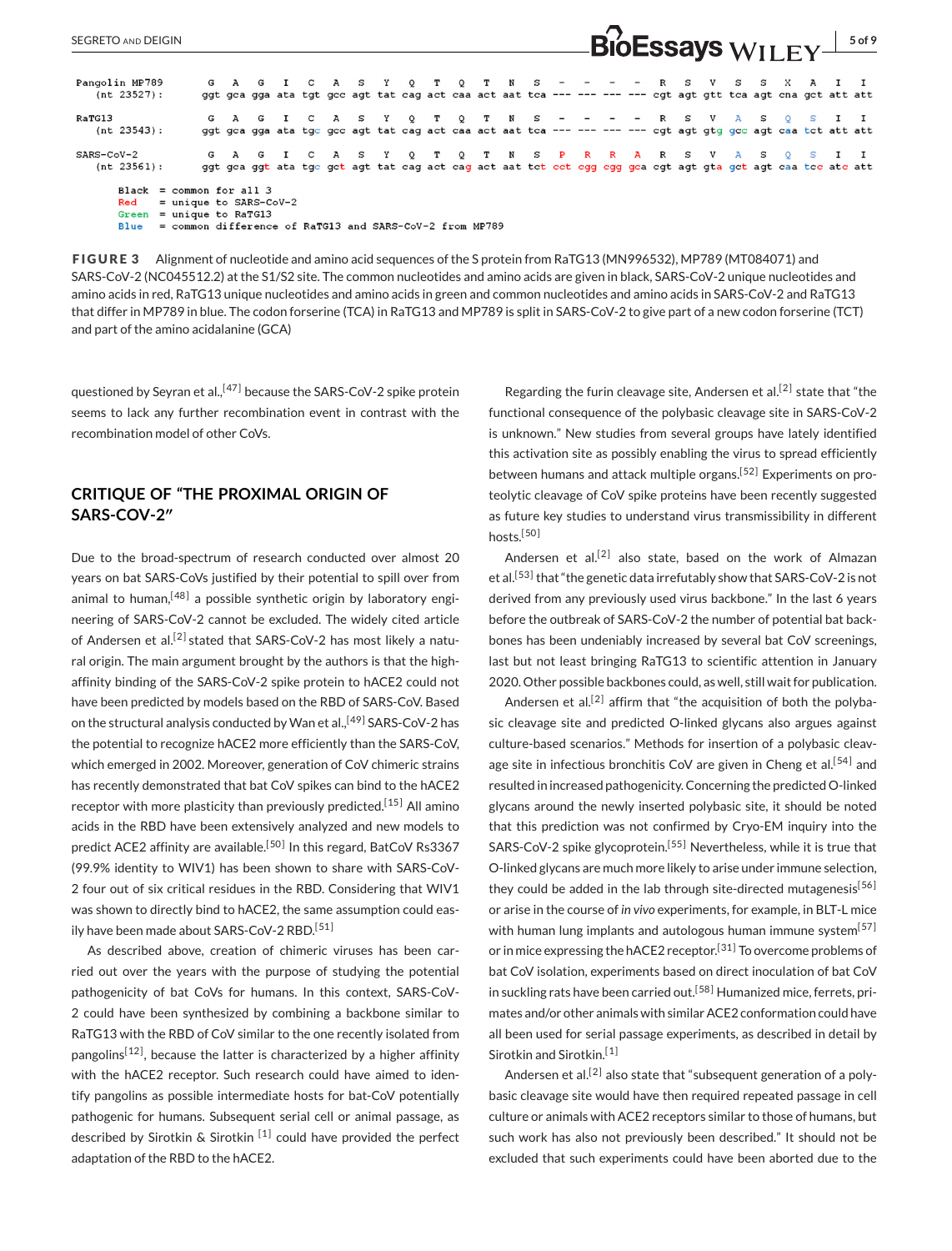SARS-CoV-2 outbreak, before a possible publication of the results or that the results were never intended to be published.

It is important to mention that RaTG13 and the pangolin CoV sequences from smuggled pangolins confiscated in the GD province in March 2019, and to which most of published papers supporting a natural origin of SARS-CoV-2 refer,<sup>[2]</sup> have recently been questioned as to the accuracy of their assembly data<sup>xii</sup> and require further analyses to prove their correctness.<sup>[xiii,xiv]</sup> It should also be noted that *in vitro* receptor binding studies of reconstituted RaTG13 yielded some peculiar results.<sup>[xi]</sup> The most surprising observation was that RaTG13, unlike SARS-CoV-2, is unable to bind ACE2 in *R. macrotis* bats, a close relative of RaTG13's purported host, R. affinis<sup>[59]</sup> (whose ACE2 receptor has not yet been tested). At the same time, RaTG13 was observed to bind hACE2<sup>[60]</sup>, but not as well as ACE2 of rats and mice, to which SARS-CoV-2 did not bind at all. Is it possible that just as SARS-MA15 was a mouse-adapted strain of SARS, RaTG13 is actually a mouseadapted version of a CoV extracted from the Mojiang cave, rather than a strain obtained from a bat fecal swab? Unfortunately, the RaTG13 sample has been exhausted and it is no longer available for external examination, $[11]$  which is unfortunate given a number of inconsistencies in its sequencing raw data. Also, the status and availability of the Mojiang miners' samples remain as well an open and highly relevant question. Several samples from the miners have been collected<sup>[7,8]</sup> and likely stored, and it would be of great value to test them for the presence of SARS-CoV-2-like CoVs.

Another open question is the reason for modification and subsequent deletion of WIV's own viral database. In May 2020, several media outlets have reported that the change tracking system of WIV's internal database showed that the database was renamed from "Wildlife-borne viral pathogen database" to "Bat and rodent-borne viral pathogen database," and its description was edited to replace instances of "wild animal" by "bat and rodent"; in addition, mention of "arthropod vectors" was deleted.<sup>xv</sup> The database description reported that it contained over 60 Mb of data in structured query language (SQL) format, but at as of early May 2020 the download link no longer worked.<sup>xvi</sup> Subsequently, the database page was taken down in its entirety but its snapshot is still available on Web Archive.<sup>xvii</sup> It is possible that other international CoV labs might have downloaded the SQL archive of the WIV database before it was taken down, in which case such groups should make those data publicly available.

### **HOW COULD THE VIRUS HAVE ESCAPED FROM A LAB?**

The leak of highly dangerous pathogens from laboratories is not a rare event and occurrences have been documented in several countries. The most notable lab leak known is the 1977 H1N1 lab escape from China that caused a worldwide pandemic.<sup>[61]</sup> The most recent one is the November 2019 outbreak of brucellosis that occurred in two research centers in Lanzhou, China, infecting over 100 students and staff members.<sup>[62]</sup> Several lab escapes of the first SARS virus have been reported as well: in the summer of 2003 in Singapore,<sup>[63]</sup> then in December 2003 in Taiwan,<sup>xviii</sup> and in the spring of 2004 twice in China.<sup>xix</sup>

Concerns about WIV's lab safety were raised in 2018 by U.S. Embassy officials after visiting the Institute and having an interview with Zhengli Shi. The lab auditors summarized their worries in subsequent diplomatic cables to Washington.<sup>xx</sup> Chinese experts have also raised concerns about lab safety in their own country, lamenting that "lab trash can contain man-made viruses, bacteria or microbes" and that "some researchers discharge laboratory materials into the sewer after experiments without a specific biological disposal mechanism."xxi

American labs have also had their share of safety issues. Recently, research operations in the Biosafety level (BSL)-4 United States Army Medical Research Institute of Infectious Diseases (USAMRIID) facility in Fort Detrick were interrupted in August 2019 following safety violations, in particular, relating to the disposal of infective materials.<sup>xxii</sup> Other US labs have been cited for safety issues as well.<sup>22]</sup>

A number of scenarios causing SARS-CoV-2 to leak from a lab can be hypothesized. For example, an infected animal could have escaped from a lab or it could have scratched or bitten a worker (a concern raised in 2017 about the establishment of a BSL-4 primate vaccine testing facility in Kunming, Yunnan<sup>[64]</sup>), or a researcher could have accidentally stuck themselves with inoculate (as happened in two cases in Russiaxxiii). Until 2020, CoVs were not considered particularly deadly or virulent. SARS-like CoVs did not require BSL-4 and could be manipulated under BSL-2 and BSL- $3^{[42]}$  conditions, making an accidental leak more likely. Aerosol experiments with  $CoVs<sup>[65]</sup>$  could result in lab leak as well, because a failure in the equipment used could go unnoticed for a long time before infection of lab workers is detected. Finally, the virus

xii Zhang, D. (2020). Anomalies in BatCoV/RaTG13 sequencing and provenance. *Zenodo*. https: //zenodo.org/record/3969272 (last accessed on Oct 15, 2020).

xiii Singla, M., Ahmad, S., Gupta, C., Sethi, T. (**2020**). De novo assembly of RaTG13 genome reveals inconsistencies further obscuring SARS-CoV-2 origins. *Preprints*. https://doi.org/10. 20944/preprints202008.0595.v1 (last accessed on Oct 12, 2020).

xiv Chan, Y. A., Zhan, S. H. (**2020**). Single source of pangolin CoVs with a near identical spike RBD to SARS-CoV-2. *BioRxiv*. https://doi.org/10.1101/2020.07.07.184374 (last accessed on Oct 15, 2020).

xv Devine, M. (**2020**). What is China covering up about the coronavirus? *NYT* Magazine. https://nypost.com/2020/05/06/what-is-china-covering-up-about-the-coronavirus-devine/ (last accessed on Oct 12, 2020).

xvi https://twitter.com/ydeigin/status/1259891518468427776 (last accessed on Oct 15, 2020).

xvii Bat and rodent-borne viral pathogen database. https://web.archive.org/web/ 20200529174243/http://csdata.org/p/308/ (last accessed on Oct 15, 2020).

xviii Reuters (**2003**). SARS case confirmed in Taiwan. *Wired*. https://www.wired.com/2003/12/ sars-case-confirmed-in-taiwan/ (last accessed on Oct 13, 2020).

xix Walgate, R. (**2004**). SARS escaped Beijing lab twice. *The Scientist Magazine*. https://www.thescientist.com/news-analysis/sars-escaped-beijing-lab-twice-50137 (last accessed on Oct 15, 2020).

xx Rogin, J. (**2020**). State Department cables warned of safety issues at Wuhan lab studying bat coronaviruses. *The Washington Post*. https://www.washingtonpost.com/opinions/2020/04/ 14/state-department-cables-warned-safety-issues-wuhan-lab-studying-bat-coronaviruses/ (last accessed on Oct 15, 2020).

xxi Caiyu, L., Shumei, L. (**2020**). Biosafety guideline issued to fix chronic management loopholes at virus labs. *Global Times*. https://www.globaltimes.cn/content/1179747.shtml (last accessed on Oct 15, 2020).

xxii Grady, D. (**2020**). Deadly germ research is shut down at army lab over safety concerns. *NYT* Magazine. https://www.nytimes.com/2019/08/05/health/germs-fort-detrick-biohazard.html (last accessed on Oct 15, 2020).

xxiii Miller, J. (**2004**). Russian scientist dies in Ebola accident at former weapons Lab.*NYT* Magazine. https://www.nytimes.com/2004/05/25/world/russian-scientist-dies-in-ebola-accidentat-former-weapons-lab.html (last accessed on Oct 15, 2020).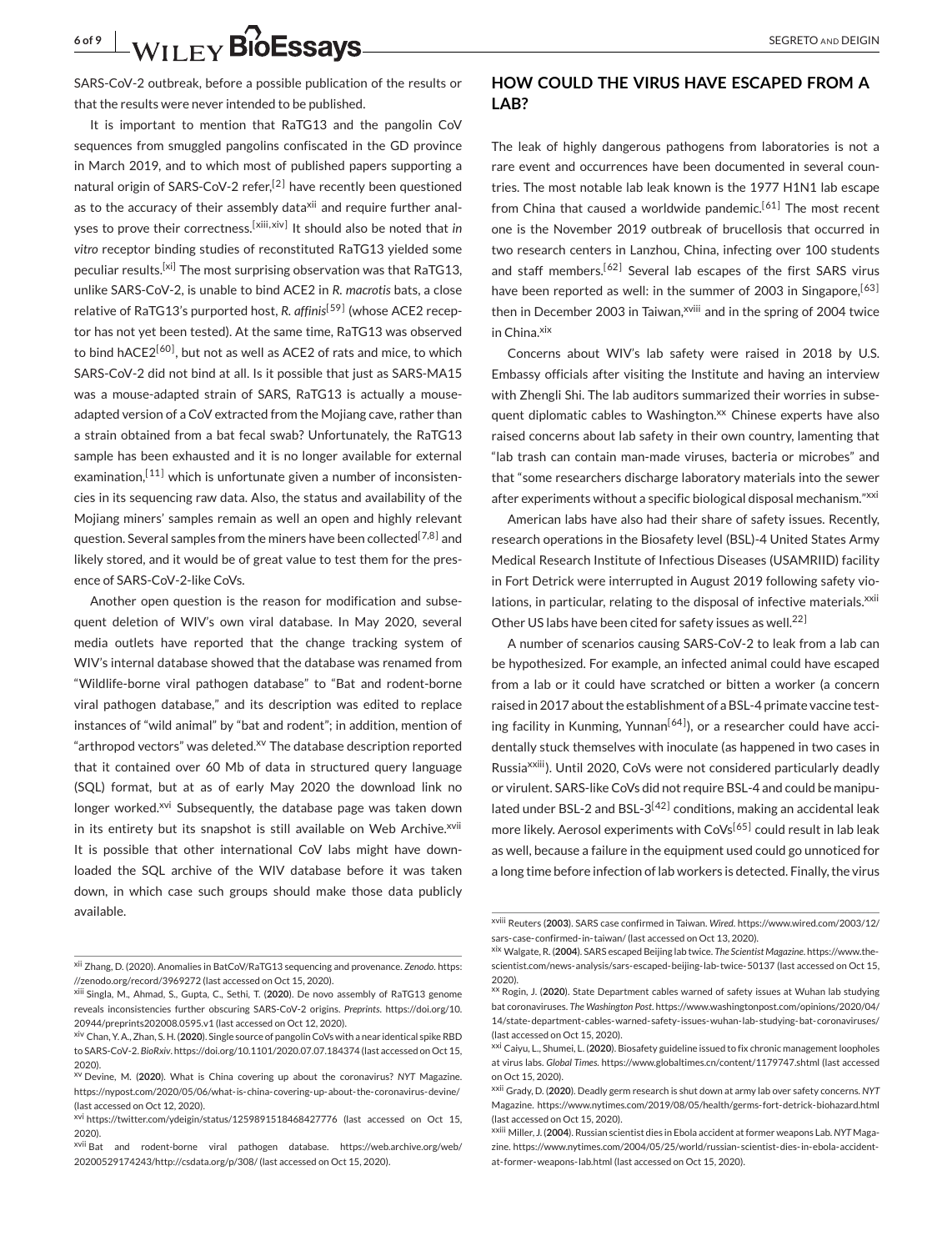could potentially have leaked through the sewage system if proper waste disposal and/or decontamination procedures were not followed.

#### **CONCLUSIONS AND OUTLOOK**

On the basis of our analysis, an artificial origin of SARS-CoV-2 is not a baseless conspiracy theory that is to be condemned<sup>[66]</sup> and researchers have the responsibility to consider all possible causes for SARS-CoV-2 emergence. The insertion of human-adapted pangolin CoV RBD obtained by cell/animal serial passage and furin cleavage site could arise from site-directed mutagenesis experiments, in a context of evolutionary studies or development of pan-CoV vaccines or drugs. A recent article in Nature<sup>[67]</sup> affirms that a laboratory origin for SARS-CoV-2 cannot be ruled out, as researchers could have been infected accidentally, and that gain-of-function experiments resulting in SARS-CoV-2 could have been performed at WIV. Genetic manipulation of SARS-CoV-2 may have been carried out in any laboratory in the world with access to the backbone sequence and the necessary equipment and it would not leave any trace. Modern technologies based on synthetic genetics platforms allow the reconstruction of viruses based on their genomic sequence, without the need of a natural isolate.<sup>[68]</sup>

A thorough investigation on strain collections and research records in all laboratories involved in CoV research before SARS-CoV-2 outbreak is urgently needed. Special attention should be paid to strains of CoVs that were generated in virology laboratories but have not yet been published, as those possibly described in the deleted WIV database. Because finding a possible natural host could take years, as with the first SARS,  $[67]$  or never succeed, equal priority should be given to investigating natural and laboratory origins of SARS-CoV-2.

Xiao Qiang, a research scientist at Berkeley, recently stated: "To understand exactly how this virus has originated is critical knowledge for preventing this from happening in the future."<sup>[xxi]</sup>

#### **ACKNOWLEDGMENTS**

We are very grateful to Prof. Allan Krill (NTNU) for proof reading the manuscript, all the valuable comments and being open-minded about controversial hypotheses; Prof. Heribert Insam (Head of the Department of Microbiology; University of Innsbruck) for his support and Dr. Lawrence Sellin for all the useful information. A special thanks goes to Dr. Fernando Castro-Chavez (former Post-Doc at the New York Medical College) for his support with Research Gate. We are very thankful to René Bergelt, for having discovered the database that confirmed our finding that BtCoV4991 and RaTG13 refer to the same sample. Finally, we are extremely grateful to members of the D.R.A.S.T.I.C. (Decentralised Radical Autonomous Search Team Investigating COVID-19) Twitter group for all their work in uncovering many previously unpublished facts about SARS-CoV-2 and its relative strains. In particular, we are grateful to Luigi Warren for continuously probing the possible connection of the 2012 Mojiang pneumonia outbreak to WIV and SARS-CoV-2, to @TheSeeker268 for finding Chinese-language 2013 Xu MSc and 2016 Huang PhD theses, which have confirmed the SARS-like viral nature of the 2012 Mojiang pneumonia outbreak and have elucidated

WIV's role in investigating that outbreak, xxiv including WIV's collection of the 4991/RaTG13 strain from the Mojiang mine, and to Francisco de Asis de Ribera Martin for providing us the English translation of the two theses, and also discovering the RaTG13 amplicon dates.

#### **CONFLICT OF INTEREST**

Rossana Segreto and Yuri Deigin do not have any conflicts of interest.

#### **DATA AVAILABILITY STATEMENT**

Data sharing not applicable to this article as no datasets were generated or analysed during the current study.

#### **ORCID**

*Rossana Segreto* https://orcid.org/0000-0002-2566-7042

#### **REFERENCES**

- 1. Sirotkin, K., & Sirotkin, D. (2020). Might SARS-CoV-2 have arisen *via* serial passage through an animal host or cell culture? A potential explanation for much of the novel coronavirus' distinctive genome. *BioEssays*, *42*, 1-7. https://doi.org/10.1002/bies.202000091
- 2. Andersen, K. G., Rambaut, A., Lipkin, W. I., Holmes, E. C., & Garry, R. F. (2020). The proximal origin of SARS-CoV-2. *Nat. Med.*, *26*, 450-452. https://doi.org/10.1038/s41591-020-0820-9
- 3. Zhou, P., Yang, X. L., Wang, X. G., Hu, B., Zhang, L., Zhang, W., ... Shi, Z. L. (2020). A pneumonia outbreak associated with a new coronavirus of probable bat origin. *Nature*, *579*, 270-273. https://doi.org/10.1038/ s41586-020-2012-7
- 4. Cagliani, R., Forni, D., Clerici, M., & Sironi, M. (2020). Computational inference of selection underlying the evolution of the novel coronavirus, severe acute respiratory syndrome coronavirus 2. *J. Virol.*, *94*, 1-11. https://doi.org/10.1128/jvi.00411-20
- 5. Ge, X. Y., Wang, N., Zhang, W., Hu, B., Li, B., Zhang, Y. Z., ... Shi, Z. L. (2016). Coexistence of multiple coronaviruses in several bat colonies in an abandoned mineshaft. *Virol. Sin.*, *31*, 31-40. https://doi.org/10. 1007/s12250-016-3713-9
- 6. Wu, Z., Yang, L., Yang, F., Ren, X., Jiang, J., Dong, J., . . . Jin, Q. (2014). Novel henipa-like virus, mojiang paramyxovirus, in rats, China, 2012. *Emerg. Infect. Dis.*, *20*, 1064-1066. https://doi.org/10.3201/eid2006. 131022
- 7. Xu, L. (2013). The analysis of 6 patients with severe pneumonia caused by unknown viruses (Master's Thesis). Kunming Medical University, Emergency Medicine (professional degree). http://eng.oversea.cnki.net/Kcms/detail/detail.aspx?filename= 1013327523.nh&dbcode=CMFD&dbname=CMFD2014
- 8. Huang, C. (2016). Novel virus discovery in bat and the exploration of receptor of bat coronavirus HKU9 (PhD Thesis). Chinese Center for Disease Control and Prevention. http://eng.oversea.cnki.net/kcms/detail/detail.aspx?dbcode= CDFD&dbname=CDFDLAST2018&filename=1017118517.nh
- 9. Wang, N., Luo, C., Liu, H., Yang, X., Hu, B., Zhang, W., ... Shi, Z. (2019). Characterization of a new member of alphacoronavirus with unique genomic features in *Rhinolophus* bats. *Viruses*, *11*(4), 379. https://doi. org/10.3390/v11040379
- 10. Chen, L., Liu, W., Zhang, Q., Xu, K., Ye, G., Wu, W., . . . Liu, Y. (2020). RNA based mNGS approach identifies a novel human coronavirus from two individual pneumonia cases in 2019 Wuhan outbreak. *Emerg. Microbes Infect.*, *9*, 313-319. https://doi.org/10.1080/22221751.2020.1725399

xxiv https://twitter.com/ydeigin/status/1262686286898397189 (last accessed on Oct 15, 2020).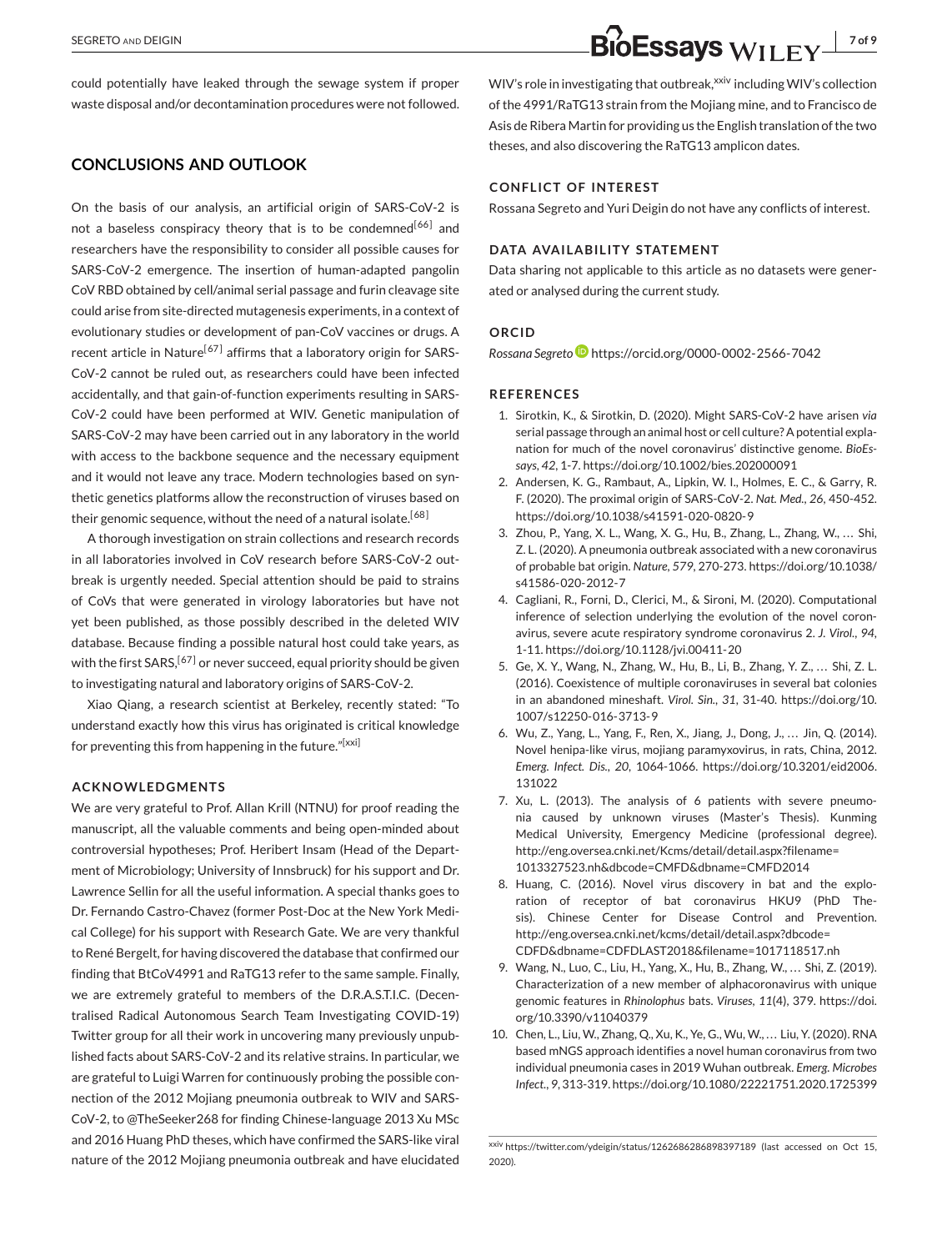## **8 of 9** MILEY **BIOESSAVS**

- 11. Cohen, J. (2020). Wuhan coronavirus hunter Shi Zhengli speaks out. *Science*, *369*, 487-488. https://doi.org/10.1126/science.369.6503.487
- 12. Liu, P., Chen, W., & Chen, J. P. (2019). Viral metagenomics revealed sendai virus and coronavirus infection of malayan pangolins (*Manis javanica*). *Viruses*, *11*(11), 979. https://doi.org/10.3390/v11110979
- 13. Bianchi, M., Benvenuto, D., Giovanetti, M., Angeletti, S., Ciccozzi, M., & Pascarella, S. (2020). Sars-CoV-2 envelope and membrane proteins: Structural differences linked to virus characteristics? *Biomed. Res. Int.*, *2020*. https://doi.org/10.1155/2020/4389089
- 14. Schoeman, D., & Fielding, B. C. (2019). Coronavirus envelope protein: Current knowledge. *Virol. J.*, *16*, 1-22. https://doi.org/10.1186/ s12985-019-1182-0
- 15. Hu, B., Zeng, L. P., Yang, X. Lou, Ge, X. Y., Zhang, W., Li, B., ... Shi, Z. L. (2017). Discovery of a rich gene pool of bat SARS-related coronaviruses provides new insights into the origin of SARS coronavirus. *PLoS Pathog.*, *13*, 1-27. https://doi.org/10.1371/journal.ppat.1006698
- 16. Fan, Y., Zhao, K., Shi, Z. L., & Zhou, P. (2019). Bat coronaviruses in China. *Viruses*, *11*(3), 210-. https://doi.org/10.3390/v11030210
- 17. Ge, X. Y., Li, J. L., Yang, X. Lou, Chmura, A. A., Zhu, G., Epstein, J. H., ... Shi, Z. L. (2013). Isolation and characterization of a bat SARS-like coronavirus that uses the ACE2 receptor. *Nature*, *503*, 535-538. https: //doi.org/10.1038/nature12711
- 18. Graham, R. L., & Baric, R. S. (2010). Recombination, reservoirs, and the modular spike: Mechanisms of coronavirus cross-species transmission. *J. Virol.*, *84*, 3134-3146. https://doi.org/10.1128/jvi.01394-09
- 19. Menachery, V. D., Yount, B. L., Debbink, K., Agnihothram, S., Gralinski, L. E., Plante, J. A., ... Baric, R. S. (2015). A SARS-like cluster of circulating bat coronaviruses shows potential for human emergence. *Nat. Med.*, *21*, 1508-1513. https://doi.org/10.1038/nm.3985
- 20. Johnson, B. A., Graham, R. L., & Menachery, V. D. (2018). Viral metagenomics, protein structure, and reverse genetics: Key strategies for investigating coronaviruses. *Virology*, *517*, 30-37. https://doi.org/10. 1016/j.virol.2017.12.009
- 21. Racaniello, V. (2016). Moving beyond metagenomics to find the next pandemic virus. *PNAS*, *113*, 2812-2814. https://doi.org/10.1073/pnas. 1601512113.
- 22. Weiss, S., Yitzhaki, S., & Shapira, S. C. (2015). Lessons to be learned from recent biosafety incidents in the United States. *Isr. Med. Assoc. J.*, *17*, 269-273. https://doi.org/10.1073/pnas.1601512113
- 23. Casadevall, A., & Imperiale, M. J. (2014). Risks and benefits of gainof-function experiments with pathogens of pandemic potential, such as influenza virus: A call for a science-based discussion. *MBio*, *5*, 1-5. https://doi.org/10.1128/mBio.01730-14
- 24. Agostini, M. L., Andres, E. L., Sims, A. C., Graham, R. L., Sheahan, T. P., Lu, X., ... Denison, M. R. (2018). Coronavirus susceptibility to the antiviral remdesivir (GS-5734) is mediated by the viral polymerase and the proofreading exoribonuclease. *MBio*, *9*, 1-15. https://doi.org/10.1128/ mBio.00221-18
- 25. Xia, S., Liu, M., Wang, C., Xu, W., Lan, Q., Feng, S., ... Lu, L. (2020). Inhibition of SARS-CoV-2 (previously 2019-nCoV) infection by a highly potent pan-coronavirus fusion inhibitor targeting its spike protein that harbors a high capacity to mediate membrane fusion. *Cell Res.*, *30*, 343- 355. https://doi.org/10.1038/s41422-020-0305-x
- 26. Totura, A. L., & Bavari, S. (2019). Broad-spectrum coronavirus antiviral drug discovery. *Expert Opin. Drug Discov.*, *14*, 397-412. https://doi.org/ 10.1080/17460441.2019.1581171
- 27. Wang, Y., Sun, Y., Wu, A., Xu, S., Pan, R., Zeng, C., ... Guo, D. (2015). Coronavirus nsp10/nsp16 Methyltransferase can be targeted by nsp10-derived peptide in vitro and in vivo to reduce replication and pathogenesis. *J. Virol.*, *89*, 8416-8427. https://doi.org/10.1128/jvi. 00948-15
- 28. Kuo, L., Godeke, G. J., Raamsman, M. J. B., Masters, P. S., & Rottier, P. J. M. (2000). Retargeting of coronavirus by substitution of the spike glycoprotein ectodomain: Crossing the host cell species barrier. *J. Virol.*, *74*, 1393-1406. https://doi.org/10.1128/jvi.74.3.1393-1406.2000
- 29. Maier, H. J., Bickerton, E., & Britton, P. (2015). *Coronaviruses Methods and protocols*. London: Humana Press.
- 30. Becker, M. M., Graham, R. L., Donaldson, E. F., Rockx, B., Sims, A. C., Sheahan, T., ... Denison, M. R. (2008). Synthetic recombinant bat SARSlike coronavirus is infectious in cultured cells and in mice. *PNAS*, *105*, 19944-19949. https://doi.org/10.1073/pnas.0808116105
- 31. Menachery, V. D., Yount, B. L., Sims, A. C., Debbink, K., Agnihothram, S. S., Gralinski, L. E., ... Baric, R. S. (2016). SARS-like WIV1-CoV poised for human emergence. *PNAS*, *113*, 3048-3053. https://doi.org/10.1073/ pnas.1517719113
- 32. Li, X., Zai, J., Zhao, Q., Nie, Q., Li, Y., Foley, B. T., & Chaillon, A. (2020). Evolutionary history, potential intermediate animal host, and crossspecies analyses of SARS-CoV-2. *J. Med. Virol.*, *92*, 602-611. https://doi. org/10.1002/jmv.25731
- 33. Lam, T. T. Y., Jia, N., Zhang, Y. W., Shum, M. H. H., Jiang, J. F., Zhu, H. C., ... Cao, W. C. (2020). Identifying SARS-CoV-2-related coronaviruses in Malayan pangolins. *Nature*, *583*, 282-285. https://doi.org/10.1038/ s41586-020-2169-0
- 34. Xiao, K., Zhai, J., Feng, Y., Zhou, N., Zhang, X., Zou, J. J., ... Shen, Y. (2020). Isolation of SARS-CoV-2-related coronavirus from Malayan pangolins. *Nature*, *583*, 286-289. https://doi.org/10.1038/s41586- 020-2313-x
- 35. Zhang, T.,Wu, Q., & Zhang, Z. (2020). Probable pangolin origin of SARS-CoV-2 associated with the COVID-19 outbreak. *Curr. Biol.*, *30*, 1346- 1351.E2. https://doi.org/10.1016/j.cub.2020.03.022
- 36. Coutard, B., Valle, C., de Lamballerie, X., Canard, B., Seidah, N. G., & Decroly, E. (2020). The spike glycoprotein of the new coronavirus 2019-nCoV contains a furin- like cleavage site absent in CoV of the same clade. *Antivir. Res.*, *176*, 104742. https://doi.org/10.1016/j. antiviral.2020.104742
- 37. Letko, M., Marzi, A., & Munster, V. (2020). Functional assessment of cell entry and receptor usage for SARS-CoV-2 and other lineage B betacoronaviruses. *Nat. Microbiol.*, *5*, 562-569. https://doi.org/10.1038/ s41564-020-0688-y
- 38. Wang, Q., Qiu, Y., Li, J. Y., Zhou, Z. J., Liao, C. H., & Ge, X. Y. (2020). A unique protease cleavage site predicted in the spike protein of the novel pneumonia coronavirus (2019-nCoV) potentially related to viral transmissibility. *Virol. Sin.*, *35*, 337-339. https://doi.org/10.1007/ s12250-020-00212-7
- 39. Lau, S., Wang, P., Mok, B. W., Zhang, A. J., Chu, H., Lee, A. C., ... Chen, H. (2020). Attenuated SARS-CoV-2 variants with deletions at the S1 / S2 junction. *Emerg. Microbes Infect.*, *9*, 837-842. https://doi.org/10.1080/ 22221751.2020.1756700
- 40. Hoffmann, M., & Kleine-Weber, H. (2020). A multibasic cleavage site in the spike protein of SARS-CoV-2 is essential for infection of human lung cells. *Mol. Cell.*, *78*, 779-784.E5. https://doi.org/10.1016/j.molcel. 2020.04.022
- 41. Kaundun, S. S., Marchegiani, E., Hutchings, S. J., & Baker, K. (2019). Derived polymorphic amplified cleaved sequence (dPACS): A novel PCR-RFLP procedure for detecting known single nucleotide and deletion – insertion polymorphisms. *Int. J. Mol. Sci.*, *20*(13), 3193. https: //doi.org/10.3390/ijms20133193
- 42. Zeng, L. P., Gao, Y. T., Ge, X. Y., Zhang, Q., Peng, C., Yang, X. L., ... Shi, Z. L. (2016). Bat severe acute respiratory syndrome-like coronavirus WIV1 encodes an extra accessory protein, ORFX, involved in modulation. *J. Virol.*, *90*, 6573-6582. https://doi.org/10.1128/JVI. 03079-15
- 43. Khan, S. G., Muniz-Medina, V., Shahlavi, T., Baker, C. C., Inui, H., Ueda, T., ... Kraemer, K. H. (2002). The human XPC DNA repair gene: Arrangement, splice site information content and influence of a single nucleotide polymorphism in a splice acceptor site on alternative splicing and function. *Nucleic Acids Res.*, *30*, 3624-3631. https://www.ncbi. nlm.nih.gov/pmc/articles/PMC134237/.
- 44. Liu, Z., Zheng, H., Lin, H., Li, M., Yuan, R., Peng, J., ... Lu, J. (2020). Identification of common deletions in the spike protein of severe acute